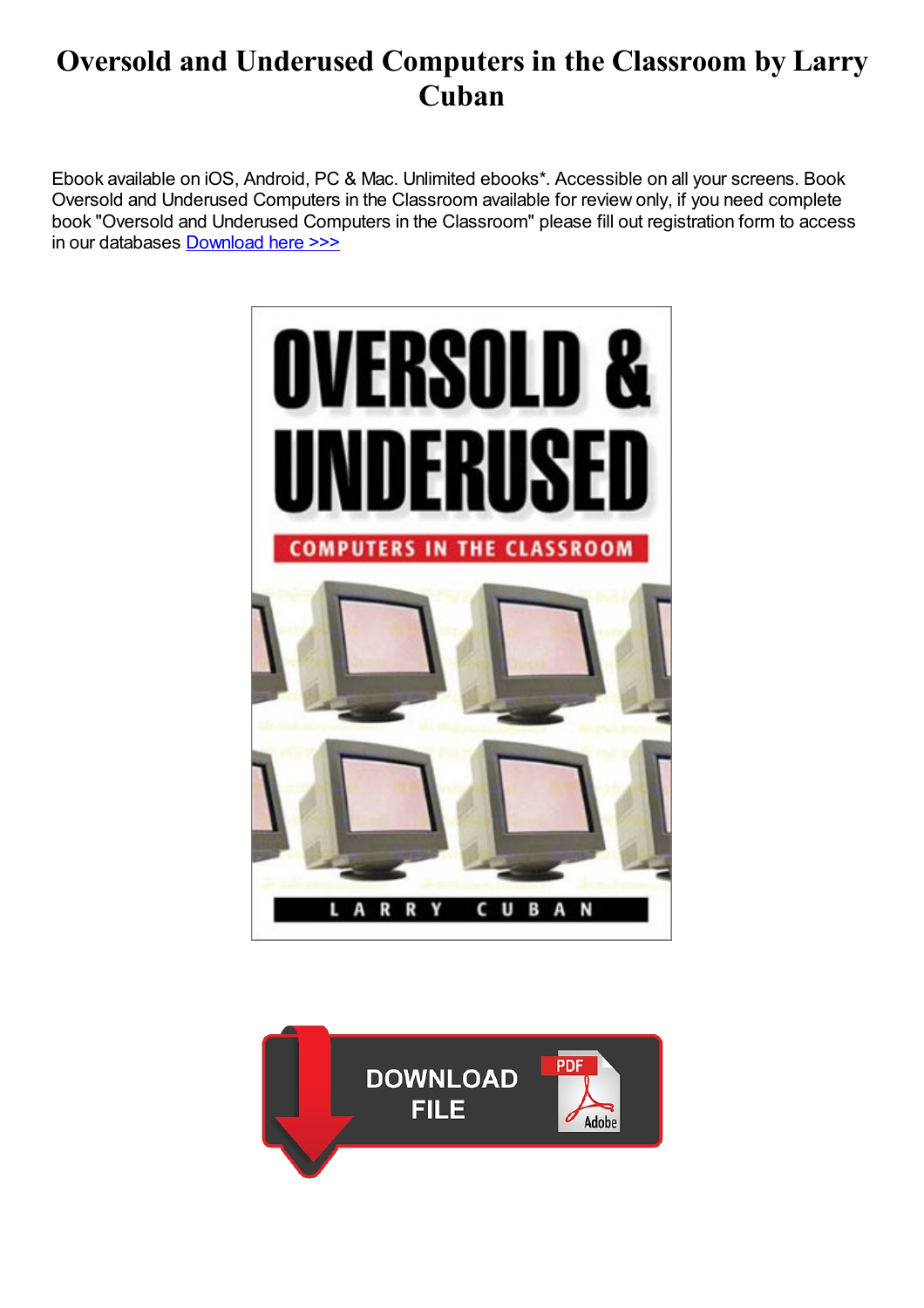\*Please Note: We cannot guarantee that every ebook is in the library. You can choose FREE Trial service and download "Oversold and Underused Computers in the Classroom"book for free.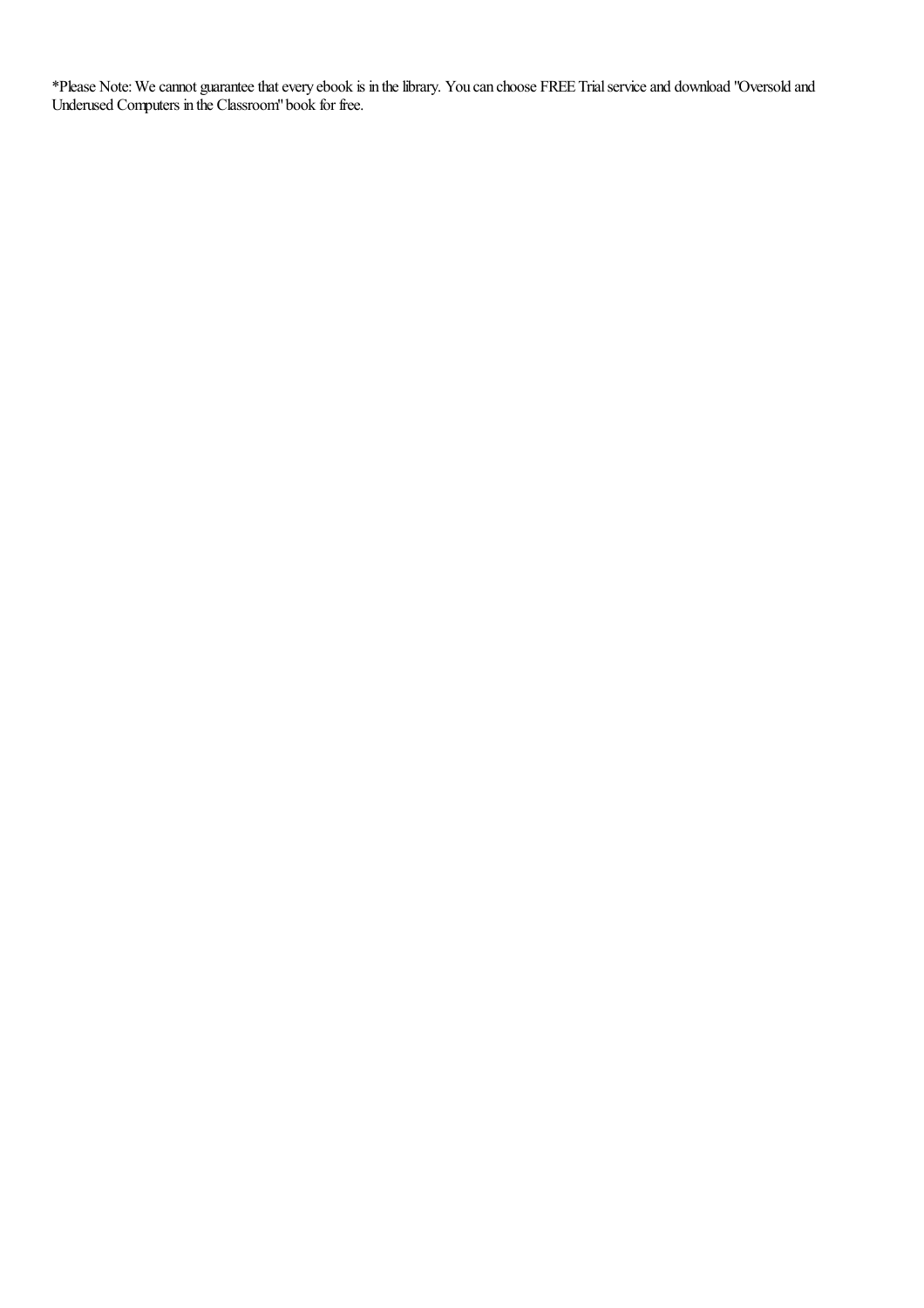#### Book Details:

Review: I purchased this book while I was working on a semester long project for my masters degree. I personally feel that computers are not used, in my local schools, enough; especially to help children who have disabilities that would benefit from using a computer. I wanted to write on this topic, however later change my mind. I had already read most...

Original title: Oversold and Underused: Computers in the Classroom Hardcover: 256 pages Publisher: Harvard University Press (September 28, 2001) Language: English ISBN-10: 067400602X ISBN-13: 978-0674006027 Product Dimensions:5.8 x 1 x 8.5 inches

File Format: pdf File Size: 18650 kB Book Tags:

oversold and underused pdf,larry cuban pdf,silicon valley pdf,way teachers pdf,computers in classrooms pdf,computers in theclassroom pdf,computers to schools pdf,school pdf,teaching pdf,educational pdf,learning pdf,parents pdf,research pdf,studies pdf,subject pdf,today pdf,dollars pdf,future pdf,public pdf,technophobes

Description: Impelled by a demand for increasing American strength in the new global economy, many educators, public officials, business leaders, and parents argue that school computers and Internet access will improve academic learning and prepare students for an information-based workplace.But just how valid is this argument? In Oversold and Underused, one of...